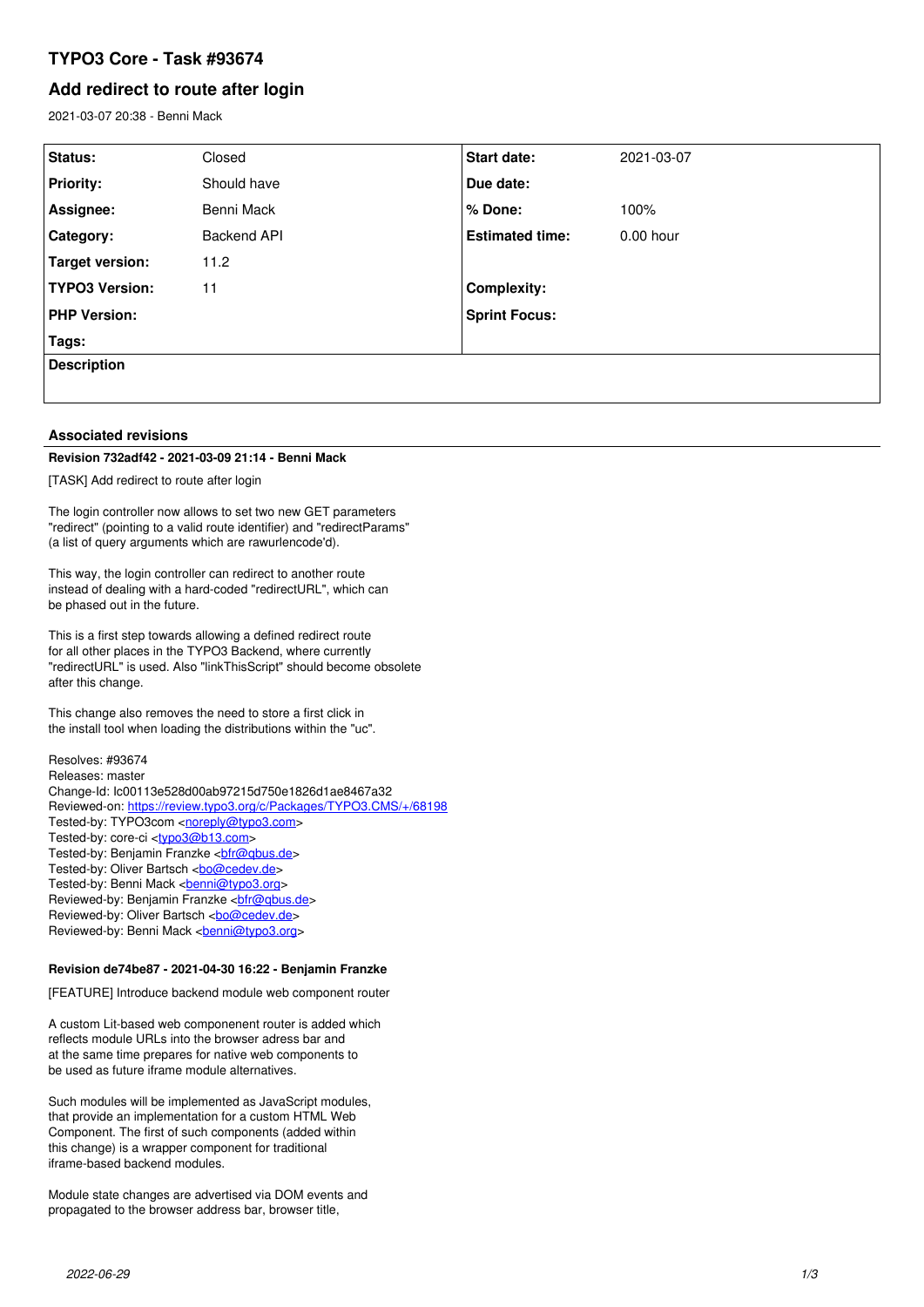and the module menu.

Adress bar updates =============

The module URL to address bar synchronisation enables sharable module deeplinks to be copied from the browser address bar. Whenever a component advertises a state change (e.g. iframe change), a sharable deep link is generated and shown in the browser adressbar.

Technical preparation for the required deeplinking has been added with #93674.

History Management ==================

Browser history state is managed via the iframe history context of the content module frame (that is unlike other modern Single Page Applications which use history.pushState and history.replaceState).

This approach required some synchronisation work, but there are technical limitations that prevent a combination of iframe history updates in combination for newer API like history.pushState. (The limitation is: state added by history.pushState is skipped by iframe history handling).

The advantage of this compromise is: All "traditional" modules will preserve their state handling as before, no breaking/behavioral changes for iframe-based modules.

 $R$ outing  $=$  $=$  $=$  $=$  $=$  $=$  $=$ 

The router uses two parameters to perform routing: \* module – Module name as defined in ext\_tables.php \* endpoint – (json) api to be used by the component (= module URL)

The module attribute is used to perform the actual routing to the respective backend module component, while the endpoint attribute serves as API to parse/fetch the state of the module.

A named slot is used to switch between the available module components. That means only one of the routers childNodes will be visible at a time, while all modules are actively attached to the DOM. State is therefore preserved when switching between modules and the iframe is always kept active, allowing to act as history state-container (as described in "History Management").

Example of two modules that are attached to the DOM, where only <typo3-configuration-module> is visible as the <slot> in the shadow root puts a reference to this childNode:

<typo3-backend-module-router module="system\_config" endpoint="…"> #shadow-root <slot name="TYPO3/CMS/Lowlevel/ConfigurationModule"></slot> <typo3-iframe-module endpoint="…" slot="TYPO3/CMS/Backend/Module/Iframe"></…> <typo3-configuration-module endpoint="…" slot="TYPO3/CMS/Lowlevel/ConfigurationModule"></…> </typo3-backend-module-router>

Note: The "TYPO3/CMS/Lowlevel/ConfigurationModule" component is not yet part of this commit, and only serves as an example (will be implemented later on). The slot name is resolved from the module key.

Out of scope for this patch (will follow later) ===============================================

- Link based routing interception via data-module tag for anchor tags. To be added as an additional convenience API on top of the router module and endpoint attribute (current API).
- Convenience components for module layout
- Integration into shortcut handler
- Install-tool URLs do not reflect into addressbar right now Install-tool modules are redirected, therefore url updates can not be mapped as backend URLs right now Solution will probably be to integrate the install tool components as web component into the backend.